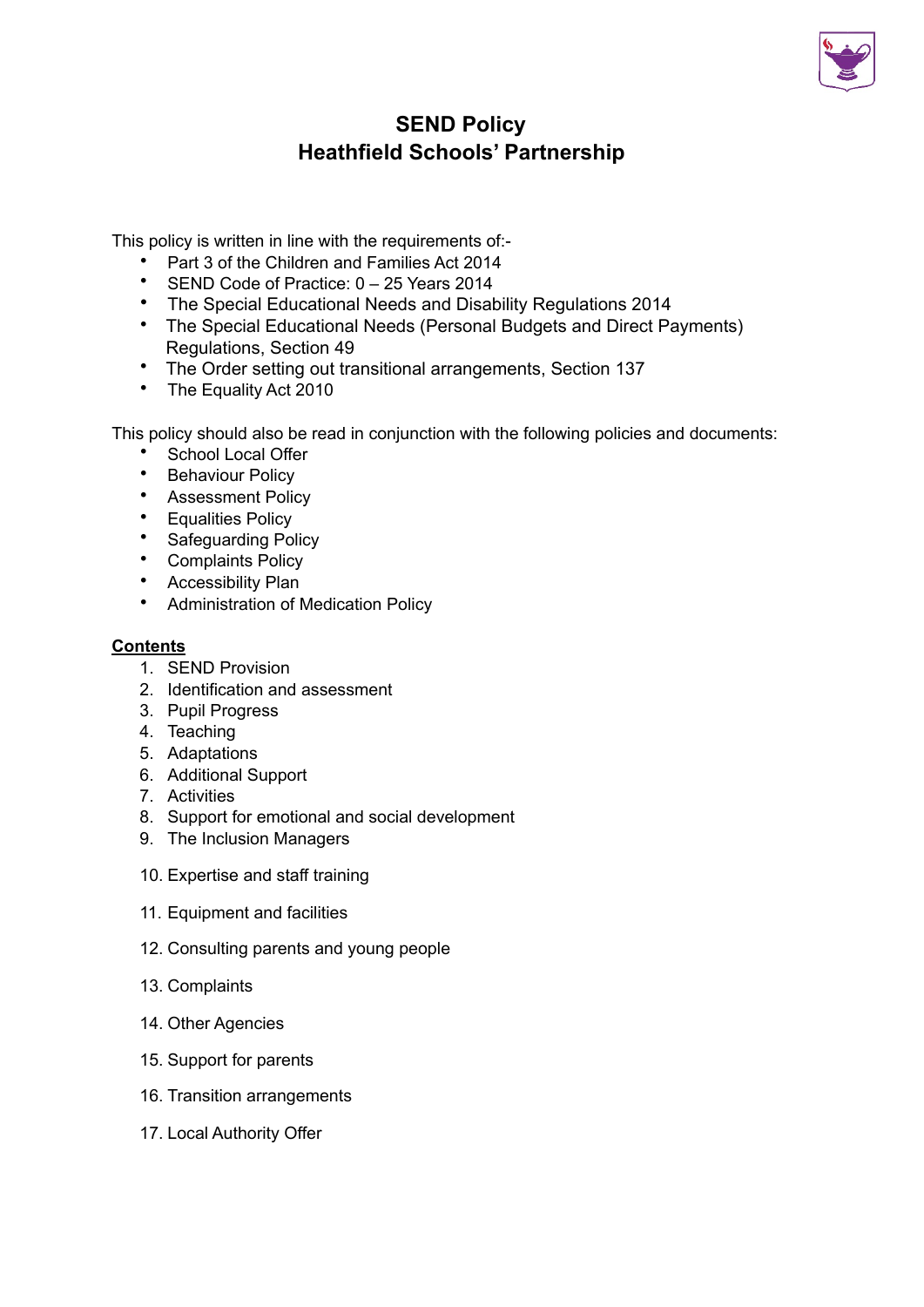The Special Educational Needs Code of Practice 2014 states that a child or young person has SEN if they have a learning difficulty or disability which calls for special educational provision to be made for them. A child of compulsory school age or a young person has a learning difficulty if they:

- (a) Have a significantly greater difficulty in learning than the majority of others of the same age; or
- (b) Have a disability which prevents or hinders then from making use of educational facilities of a kind generally provided for others of the same age in mainstream schools or mainstream post-16 institutions.

High quality teaching that is differentiated and personalised will meet the individual needs of the majority of children and young people. Some children and young people need educational provision that is additional to or different from this. This is special educational provision under Section 21 of the Children and Families Act 2014. Special educational provision is underpinned by high quality teaching and is compromised by anything less.

#### **1. Special Educational Need and Disabilities provision at Heathfield Schools' Partnership**

Heathfield Nursery and Infant School is a mainstream setting.

Heathfield Junior School is a mainstream setting and has an attached 4 place SEMH Provision.

The Partnership also has an attached 18 place ASC Provision for children from Early Years, Key Stage 1 and Key Stage 2.

All children and young people are entitled to an education that enables them to make progress so that they:

- achieve their best
- become confident individuals living fulfilling lives, and
- make a successful transition into adulthood, whether into employment, further or higher education or training

We have high expectations of our children with SEND and work in partnership with families to ensure that they achieve their very best. We provide appropriate support to include children with SEND in all aspects of school life, giving them every opportunity to succeed. This involves a range of interventions to support children experiencing difficulties such as maths, English, processing, memory, social skills and social emotional and mental health difficulties. Additional support is delivered by a dedicated team of experienced SEND Teachers and Teaching Assistants, and trained volunteers. We also involve outside agencies and welcome conversations with parents about their child's difficulties or the support they are receiving. The school currently meets the needs of pupils with SEND within all four categories of need (Cognition and Learning; Communication and Interaction; Social, Emotional and Mental Health; Sensory and/or Physical)

Decisions on the admission of pupils with an Education, Health and Care Plan are made by the Local Authority, in consultation with the school.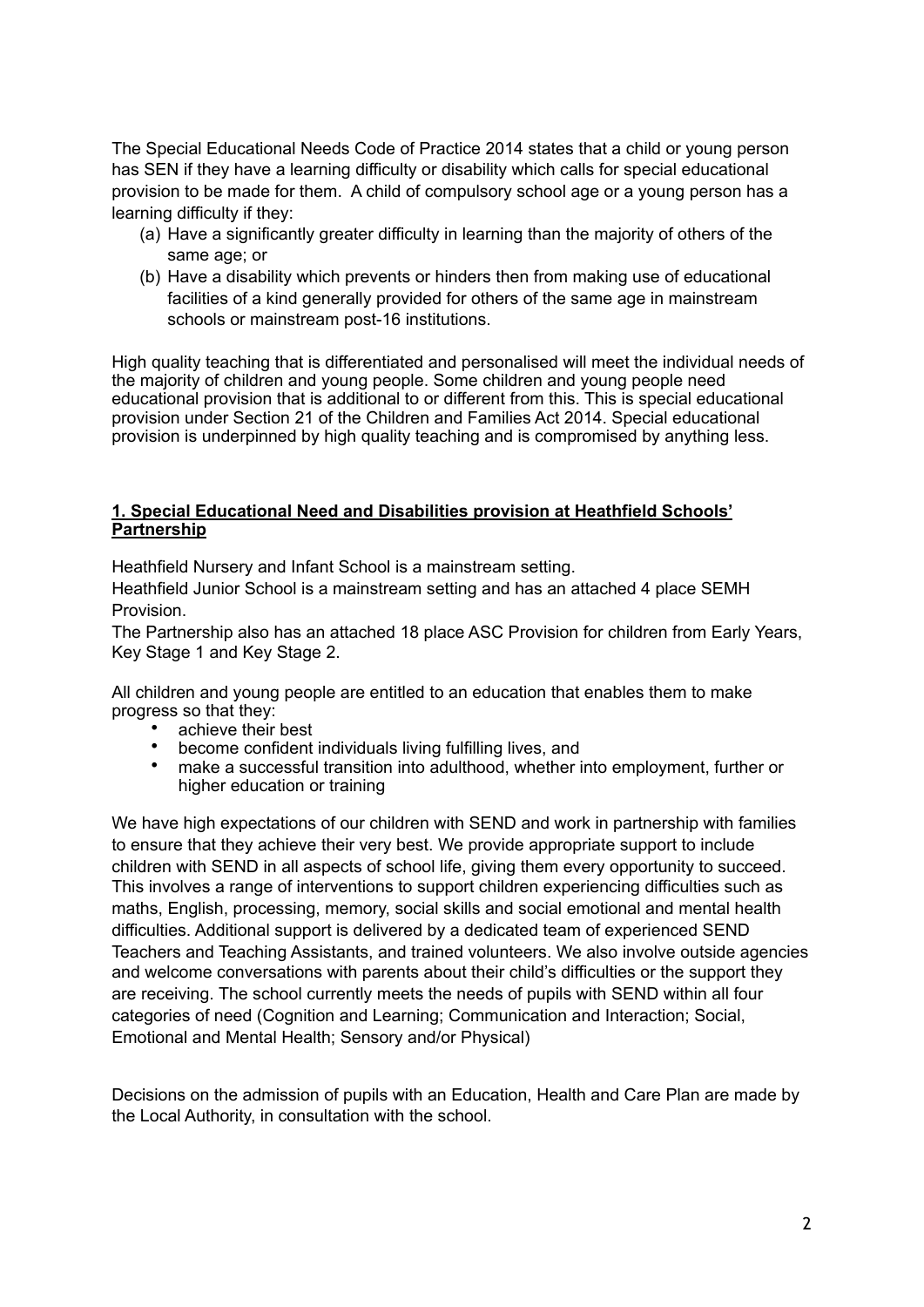The admission arrangements for pupils without an Education, Health and Care Plan do not discriminate against or disadvantage disabled children or those with special educational needs.

# **2. Identification and assessment of pupils with SEND**

At Heathfield Schools' Partnership, the class teachers monitor the progress of all pupils regularly to review their progress. We also use a range of assessments with all the pupils at various times including:

- Year 1 phonics screening
- Year 2 and Year 6 SATs
- HAST Spelling assessments
- New Salford Single Word Reading Test

The principle of early identification and intervention underpins our approach to identifying those pupils who need extra help. This is often put in place, even if a special educational need has not been identified. This extra support is intended to enable the pupil to catch up or make expected progress. Examples of extra support include:

- Additional Teaching Assistant support in class
- Additional phonic interventions for individuals and in small groups
- Additional maths support for individuals and in small groups
- Specialist SEND teaching
- Access to our sensory room
- Emotional Literacy Support
- Specialist intervention groups supported by the Educational Psychology Service
- Play or art therapy sessions on a small group or one to one basis
- Support to attend extracurricular activities

Despite high quality targeted teaching some pupils may continue to make insufficient progress. For these pupils, and in consultation with parents, strengths and weaknesses are identified and an SEN Support Plan (SSP) is created. Once a child is receiving SEN support, a four-part cycle (assess, plan, do, review) is implemented. Through this cycle, actions are reviewed and refined as understanding of a pupil's needs increases. This is known as the graduated approach.

At times it may be necessary to consult with external agencies to receive more specialised expertise and this includes:

- Educational Psychology Service
- Social Care teams
- Speech and Language Therapy
- Occupational Therapy
- Education Inclusion Support Service
- Physiotherapy Service
- Medical Professionals including school nurse
- CAMHS (Child and Adolescent Mental Health Service)
- Creative Therapists (Art and Play Therapy)
- Family Support
- Heathfield Children's Centre
- Early Years SEN Team
- Educational Service for Sensory Impairment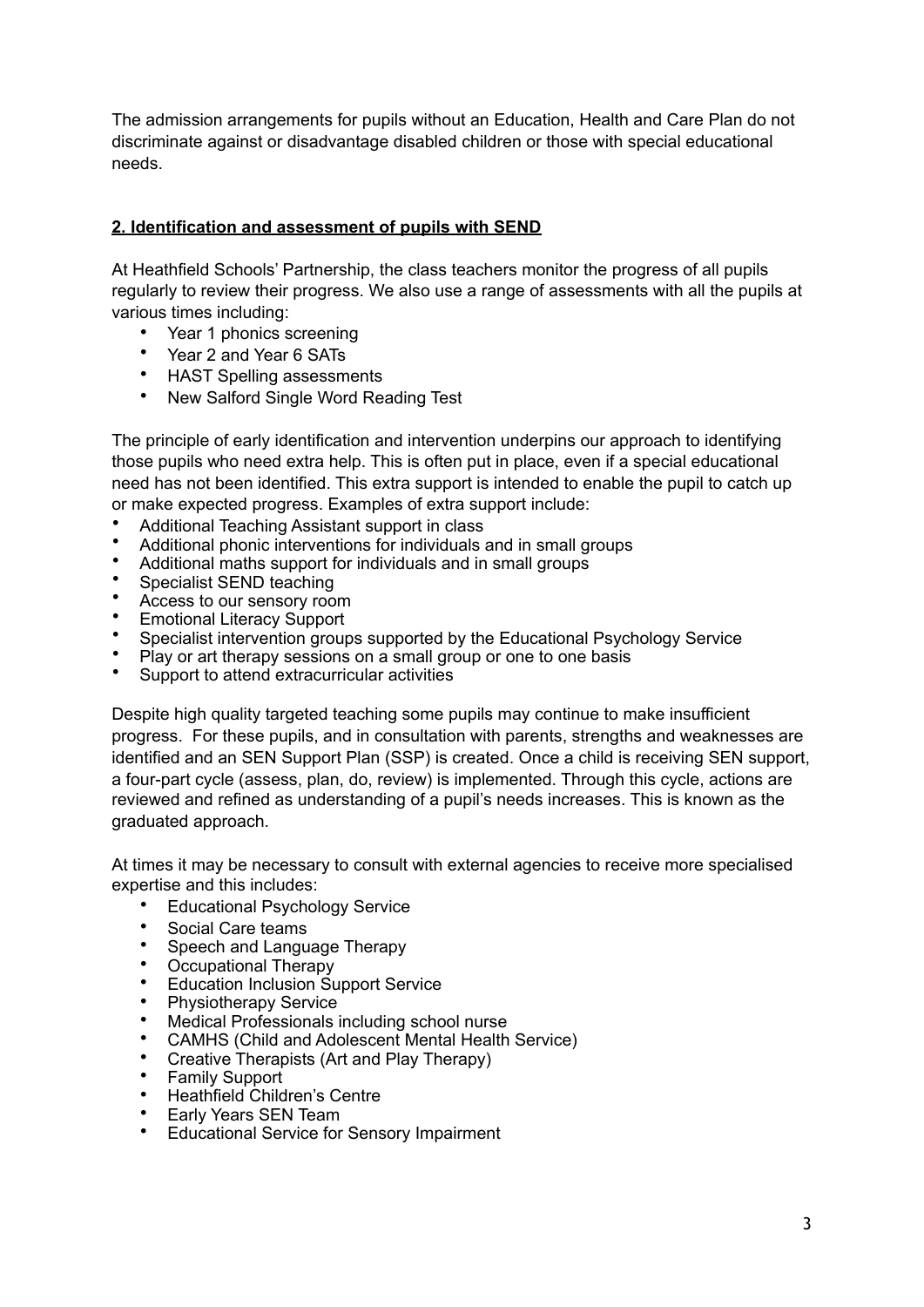If the pupil makes good progress using this additional and different intervention but would not be able to maintain this good progress without it, we will continue to identify the pupil as having a special educational need. If the pupil is able to maintain good progress without the additional and different resources he or she will not be identified with special educational needs.

We will ensure that all teachers and support staff who work with the pupil are aware of the support to be provided and the teaching approaches to be used.

The school regularly reviews the impact of this additional support by:

- Liaison/consultation with parents
- Discussion with other relevant professionals
- Monitoring and tracking pupil progress using formal and informal assessments
- SSP reviews/Annual Review meetings.

At Heathfield Schools' Partnership we believe it is very important for parents/carers to be involved in all areas of their child's learning and we actively encourage discussions. Parents are able to share their views and discuss their child's progress at regular meetings with the class teacher, Inclusion Manager and others. If the child has an identified special educational need, parents are invited to regular meetings with the class teacher and Inclusion Manager to discuss current progress, support strategies being used and expected outcomes. If the child has an Education, Health and Care plan (EHCP) you and your child will also be able to share your views at the Annual Review meeting.

### **3. Pupil Progress**

Every pupil in the school has their progress tracked regularly. In addition to this, pupils with special educational needs will have more frequent and detailed assessments to inform targets and to measure small steps of progress. Regular monitoring and review will focus on the extent to which planned outcomes have been achieved. The views of the pupil, parents and class/subject teachers will be taken into account. The assessment information from teachers will show whether adequate progress is being made.

The SEND Code of Practice (2014) describes adequate progress as:

- Is similar to that of children of the same age who had the same starting point
- Matches or improves on the pupil's previous rate of progress
- Which allows the attainment gap to close between the pupil and children of the same age.

For pupils with an Education, Health and Care Plan there will be an annual review of the provision made for the child, which will enable an evaluation of the effectiveness of the special provision to be made. For those children in the Early Years the Education, Health and Care Plan will be reviewed bi-annually.

### **4. Teaching pupils with SEND**

**'Special educational provision is underpinned by high quality teaching and is compromised by anything less.' (SEND CoP, 2014)**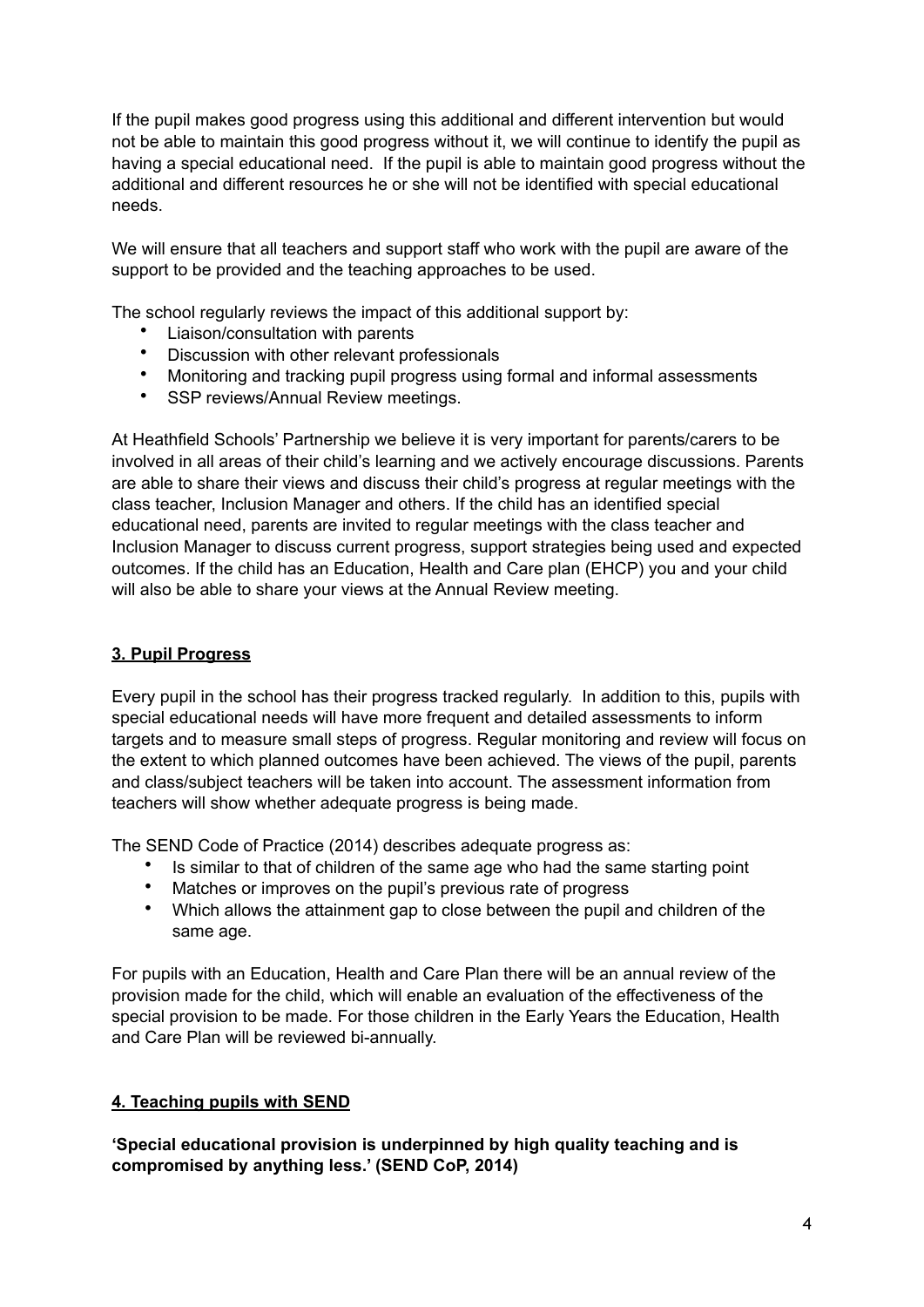High quality teaching, differentiated for individual pupils, is the first step in responding to pupils who have or may have SEN. Additional intervention and support cannot compensate for a lack of good quality teaching. Schools should regularly and carefully review the quality of teaching for all pupils, including those at risk of underachievement. This includes reviewing and, where necessary, improving, teachers' understanding of strategies to identify and support vulnerable pupils and their knowledge of the SEN most frequently encountered. (CoP 6.37).

We work to ensure that our approach to teaching and learning is of high quality and personalised to meet the individual needs of the majority of children/young people. Some children/young people need educational provision that is additional to or different from this. This is special educational provision.

In meeting the requirements of The National Curriculum Framework/Statutory Framework for the Early Years Foundation Stage the school employs some additional teaching approaches, as advised by internal and external assessments e.g. one to one support / mentoring, small group teaching, use of ICT software learning packages. These are often delivered by additional staff under the close direction of teachers employed through the funding provided to the school. This is known as 'notional SEND funding'. The class/subject teacher will remain responsible for working with the pupil on a daily basis.

#### Medical Conditions

We have a duty to make arrangements to support pupils with medical conditions. Individual healthcare plans will normally specify the type and level of support required to meet the medical needs of such pupils. Where children and young people also have special educational needs and/or disability, their provision will be planned and delivered in a coordinated way with the healthcare plan. We will have regard to the statutory guidance supporting pupils at school with medical conditions.

 The school has Welfare Assistant Support for pupils with medical conditions and the Welfare Assistants work with the Inclusion Team and liaise with the parents and medical professionals. This includes the administration of medication, in school monitoring of medical resources (e.g. inhalers, diabetes pumps), checking that medication is correctly labelled and in date, recording any medical interventions and assisting with personal care routines. If a Health Care Plan is required, the Inclusion Manager and Welfare Assistants liaise with the parents, School Nurse and any specialist medical professionals to ensure that the Health Care Plan is followed. This includes regular reviews and updates as required.

#### Pastoral

The Class Teacher and Teaching Assistants have initial responsibility for the pastoral care of pupils and this is supported by the Inclusion Manager, Welfare Assistants and Emotional Literacy Support Assistants. In addition the school liaises with Family Support Workers, School Nurse, School Welfare Officers, Social Care Teams and other relevant professionals. The school will also offer advice to parents on available support across the Local Authority.

The school encourages good attendance at school for all pupils and works to support parents if there are difficulties or issues. Our dedicated Family Liaison Worker supports pupils and their families to improve their attendance.

#### Behaviour

The school works with parents to support pupils with their behaviour. The provision at Heathfield Schools' Partnership includes:

- School Behaviour Procedures
- Individual Initial Concern forms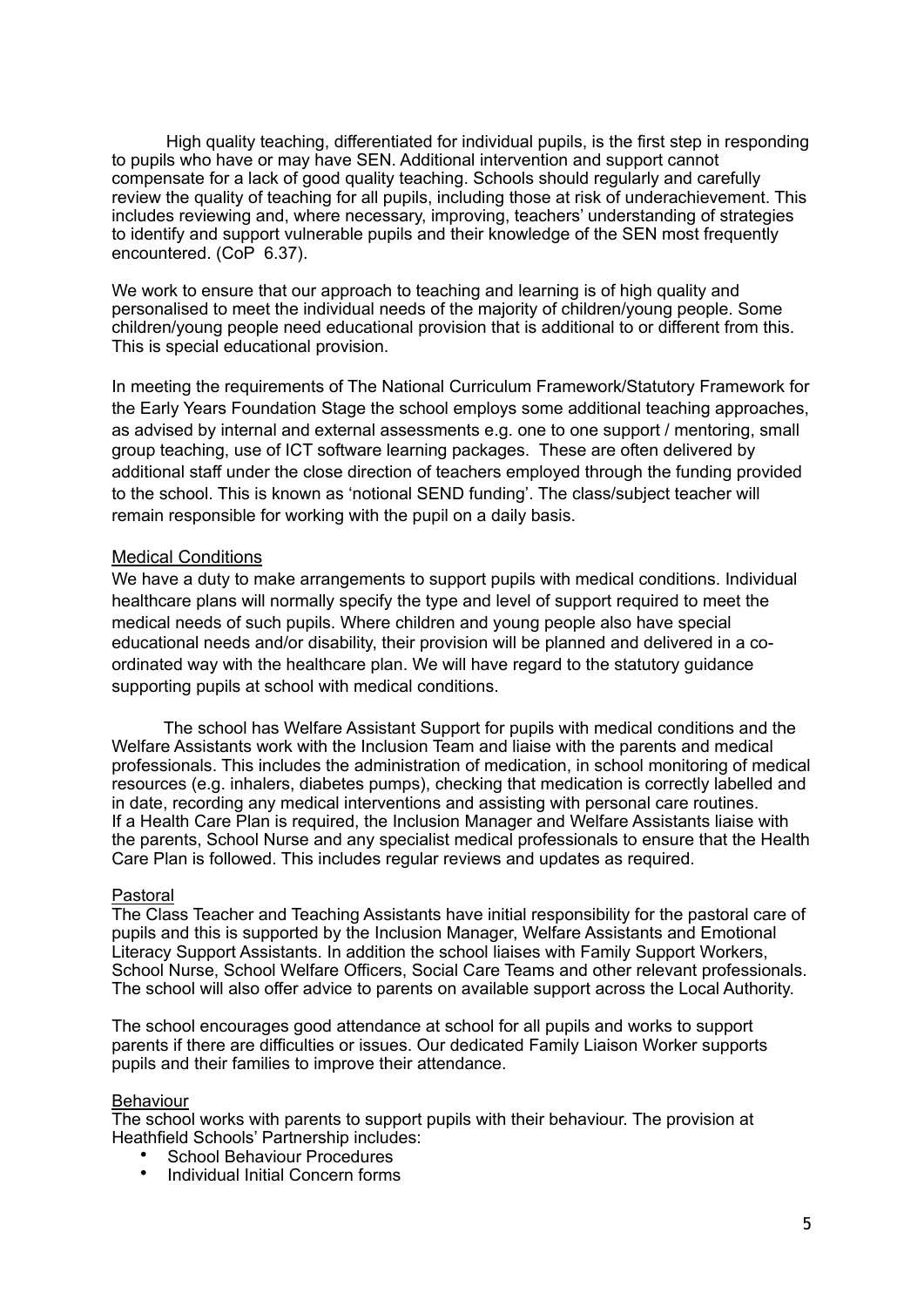- Behaviour Support Plans
- **SEN Support Plans**
- Liaison with other professionals (e.g. Educational Psychologist, Education Inclusion Support Service)

The school works with parents, families and other professionals to avoid exclusions and to ensure that all children attend school on a full time basis.

# **5. Adapting the curriculum and learning environment for pupils with SEND**

At Heathfield Schools' Partnership we follow the advice in The National Curriculum Framework on how to adapt the curriculum and the learning environment for pupils with special educational needs. We also incorporate the advice provided as a result of assessments, both internal and external, and the strategies described in Education, Health and Care Plans.

*'All pupils should have access to a broad and balanced curriculum. The National Curriculum Inclusion Statement states that teachers should set high expectations for every pupil, whatever their prior attainment. Teachers should use appropriate assessment to set targets which are deliberately ambitious. Potential areas of difficulty should be identified and addressed at the outset. Lessons should be planned to address potential areas of difficulty and to remove barriers to pupil achievement. In many cases, such planning will mean that pupils with SEN and disabilities will be able to study the full national curriculum.' (Code of Practice 6.12).* 

As part of our requirement to keep the appropriateness of our curriculum and learning environment under review the school, in consultation with the Governors have recently made the following improvements:

- Improved outdoor learning in Reception Unit and quads
- Improved visuals in the Assembly Hall
- Use of sensory areas
- New KS1 Group Rooms
- Dedicated ELSA (Emotional Literacy Support Assistant) room
- National Curriculum (2015)
- CPD for teaching and support staff (see CPD records but includes Planning in the Moment, Zones of Regulation, Attachment, Anxiety, Working Memory, Fine and Gross Motor Skills)
- Creation of Person Centred Review space
- Improved Forest School area

# **6. Funding for additional support for pupils with SEND**

Schools receive funding for SEND pupils. This funding is used to support and enhance high quality teaching in the school. It helps to ensure there are sufficient resources for pupils requiring special educational provision. The support offered is matched to needs of individual pupils with SEND and is evidenced based. The amount of support required for each pupil to make good progress will be different in each case. In very few cases a very high level of resource is required. In this case the school will request 'top up' funding from the Local Authority where the child or young person lives as part of an Education, Health and Care Plan. The Headteacher has the final say in the use of the SEND budget within the school.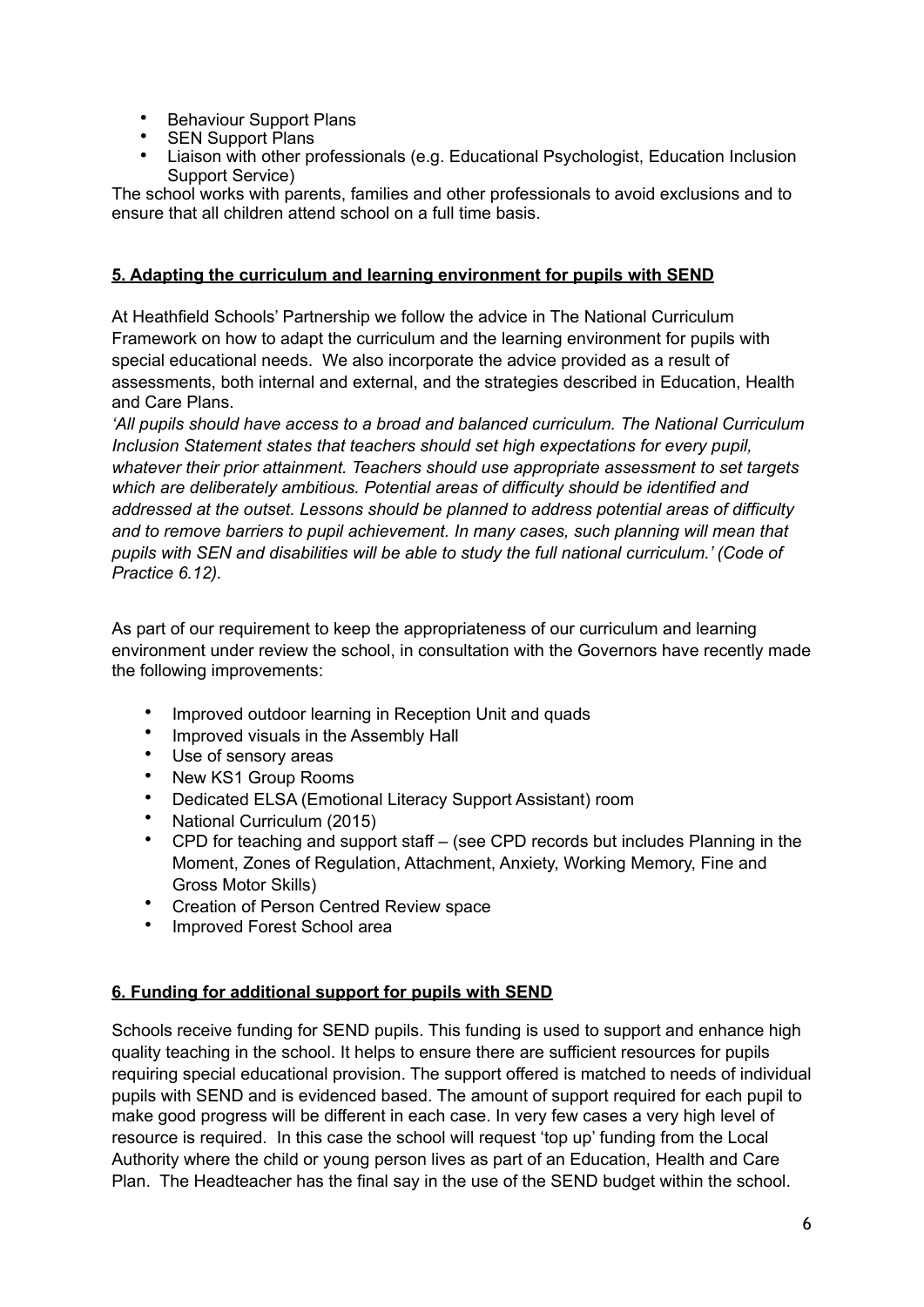# **7. Activities that are available for pupils with SEND (in addition to those available in accordance with the curriculum)**

All clubs, trips and activities offered to pupils at Heathfield Schools' Partnership are available to pupils with special educational needs and/or disability. For some pupils 'reasonable adjustments' may need to be made. This is always done in partnership with families and carers.

Extracurricular activities that are available to the pupils may change each term but can include:

- Breakfast and After School Clubs
- **Art Clubs**
- Football Club
- Dance
- Choir
- PTA events<br>• Redtime Sto
- Bedtime Story evening
- Lunchtime games and activities
- Day trips and residential trips.

Children with SEND are able to access all of these activities and the school will make reasonable adjustments where needed. Parents will be fully involved in planning for any activities or trips if appropriate.

The school ensures that there are appropriate levels of staffing to support pupils during lunch times and breaks and at the beginning and end of the school day.

### **8. Support for improving the emotional and social development of pupils with SEND**

At Heathfield Schools' Partnership we understand that an important feature of the school is to enable all pupils to develop emotional resilience and social skills, both through direct teaching and assemblies based around 'The Great Dream' (e.g. through PSHE lessons, Circle Time) and indirectly with every conversation adults have with pupils throughout the day.

For some pupils additional support can be provided through the following:

- Nurture Groups
- Emotional Literacy Support
- Play / Art Therapy
- Mentor time with a member of the Senior Leadership Team or identified member of staff
- External referral to CAMHS
- Time-out space for pupil to use when upset or agitated
- Individual reward systems
- SEN Support Plans
- Outreach work from the SEMH and ASC provisions
- Access to our sensory and 'safe' rooms
- Forest Schools
- 'Cool Connections' CBT group.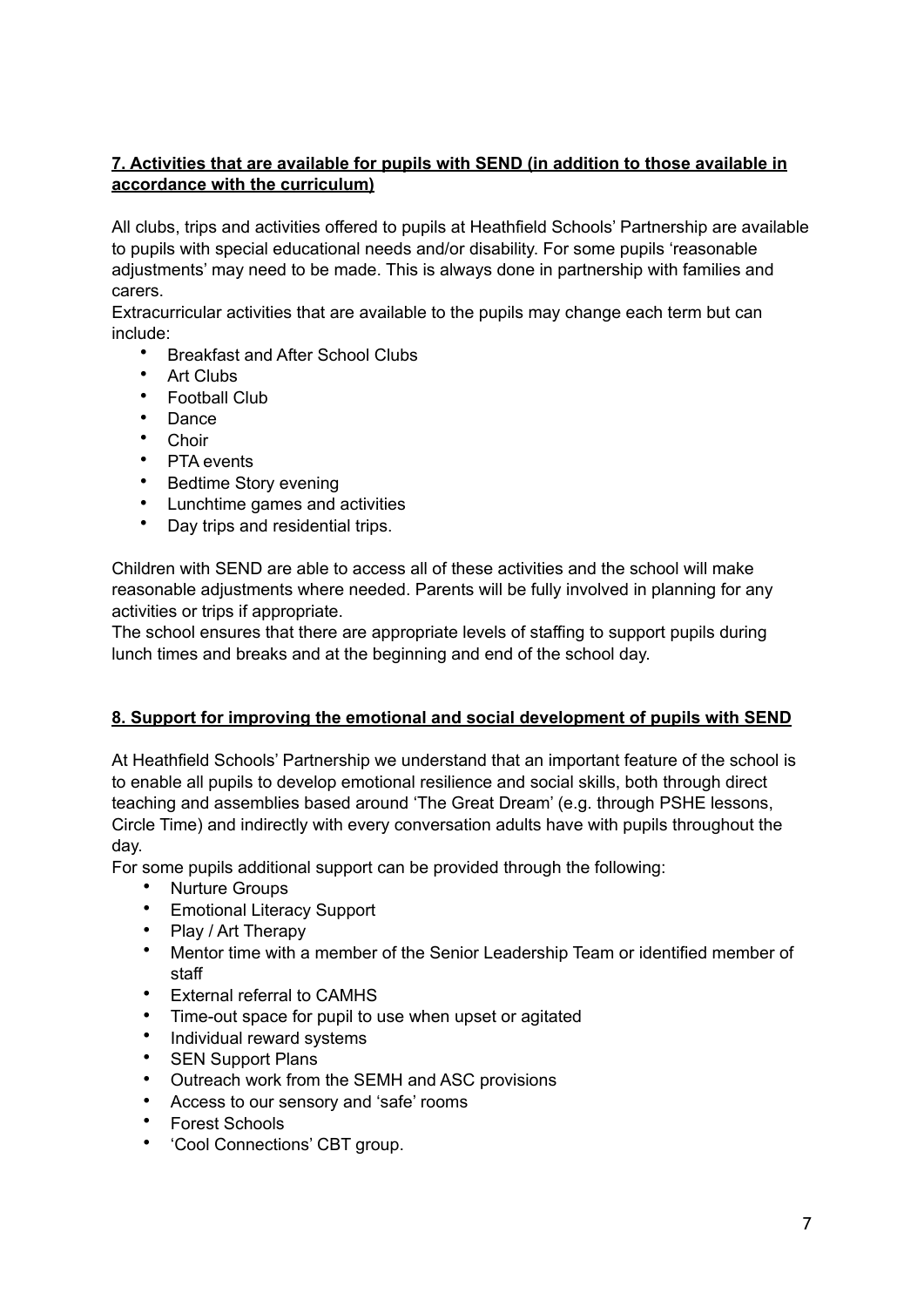Pupils with emotional and social needs because of their special educational needs and/or disability will be supported to enable them to develop and mature appropriately. When planning support the school will liaise closely with parents and carers and take their views into account. The school will also listen to pupils' views and use age related resources to help pupils express their views (e.g. visual resources, symbols, puppets, Social Stories, books, photographs etc.)

Children and young people with SEND are more likely to be the victims of bullying, so it is important to ensure that they report any behaviour that concerns them. When necessary, they will be provided with safe, supervised places that they can go to during social time. Peer support systems are in place to address bullying behaviour, as well as raising awareness of SEND for everyone in the school community.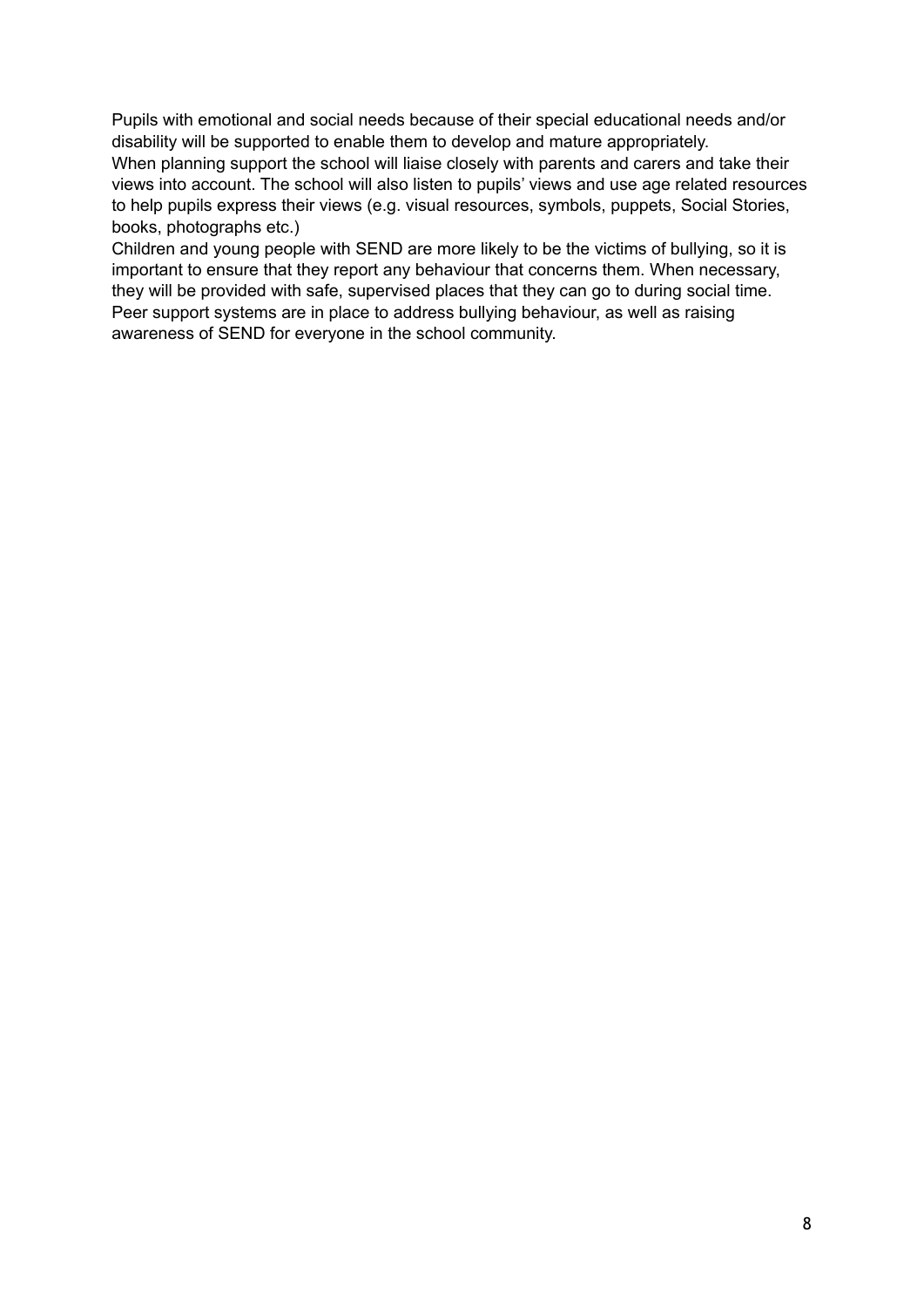# **9. Inclusion Managers**

The Inclusion Manager at Heathfield Nursery and Infant School is Ruth Levin, who is a qualified teacher and has many years of experience. Ruth is available on: 0208 894 4074.

The Inclusion Manager at Heathfield Junior School is Jessica Fisher, who is a qualified teacher and has completed and gained the National Award for SEN Coordination. Jessica is available on: 020 8894 3525.

#### **10. The expertise and training of staff in relation to children and young people with SEND and how specialist expertise will be secured**

All teachers and TAs have had the following a wide range of training including:

- Safeguarding and Child Protection
- ASC<br>• Work
- Working Memory
- Attachment
- Anxiety
- Zones of Regulation
- ADHD
- Social Thinking
- Lego Therapy
- Colourful Semantics
- Fine and Gross Motor Skills
- Mental Wellbeing

In addition, some teachers and support staff have received the following enhanced and specialist training:

- Training in specific medical conditions (e.g. Diabetes)
- Social Stories
- Makaton
- Early Years Inclusion Hub
- ELSA
- Forest Schools
- Supporting Challenging Behaviour
- SENCo Network meetings and Annual Conference
- TEAM TEACH ("safe handling").

Where a training need is identified beyond this we will find a provider who is able to deliver it. Training providers we can approach are:

- Local special schools and provisions
- Educational Psychologist
- Speech and Language therapist
- Occupational therapist
- Physiotherapist
- Education Inclusion Support Service
- Emotional Health Service
- Educational Service for Sensory Impairment
- Teaching and Learning Advisors
- Specialist agencies (e.g. Autistic Society, NASEN, SENJIT)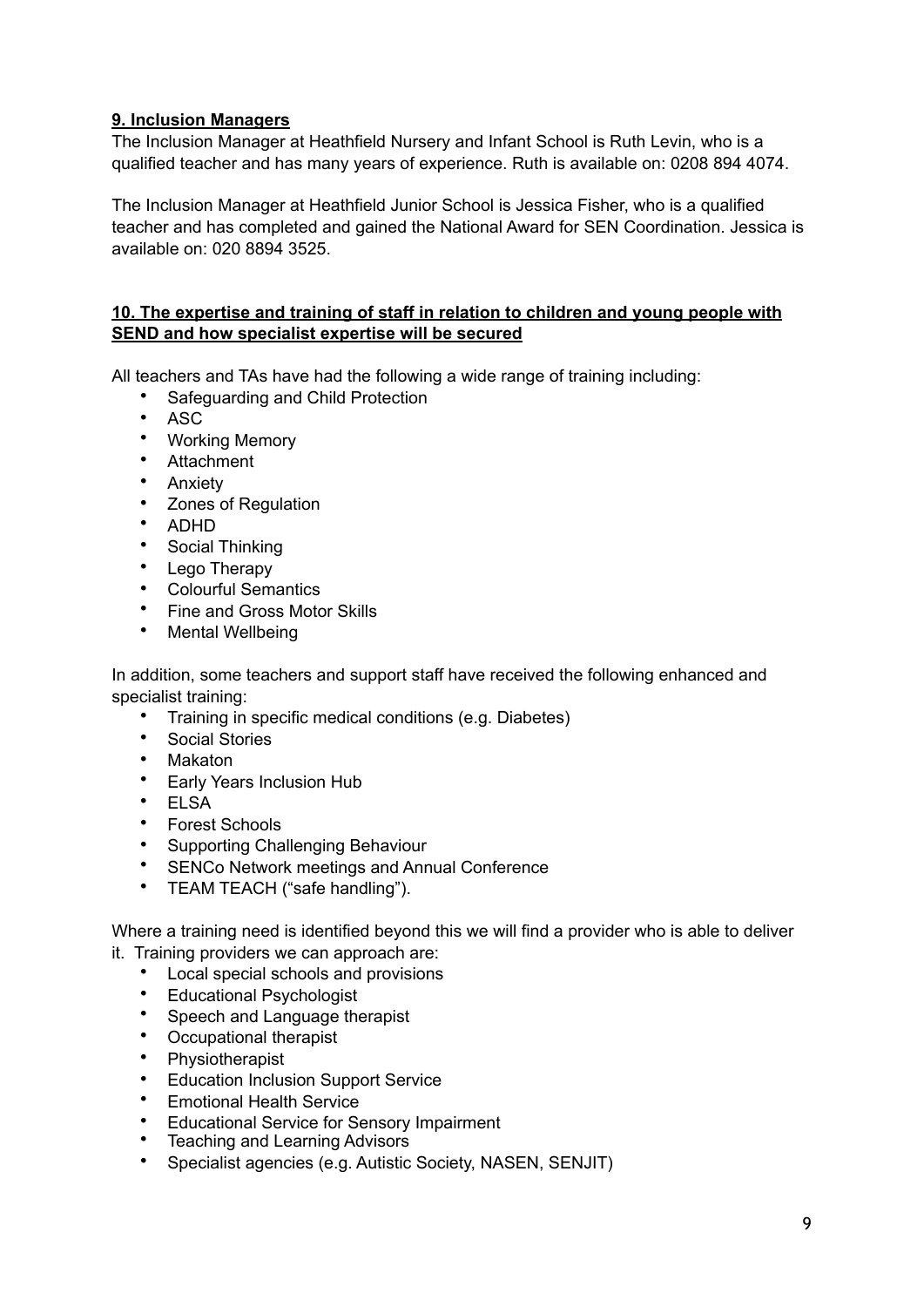# **11. How equipment and facilities to support children and young people with SEND will be secured**

Specialist equipment and resources will be considered on an individual basis linked to specialist advice. The school has a wide range of specialist resources that can be used to support individuals and groups of pupils. These include:

- Alphasmarts for word processing
- Coloured overlays for reading
- 'Move and sit' cushions to support attention and focus
- Sensory resources such as weighted blankets and lap pads<br>• Individual work atotions
- Individual work stations
- Kindles to support children with accessing texts
- Adapted furniture to support physical development.

#### **12.The arrangements for consulting parents of children with SEND and young people and involving them in their education**

All parents of pupils at Heathfield Schools' Partnership are invited to discuss the progress of their children each term and receive a written report once a year. In addition we are happy to arrange meetings outside these times. As part of our normal teaching arrangements, all pupils will access some additional teaching to help them catch-up if the progress monitoring indicates that this is necessary; this will not imply that the pupil has a special educational need. If improvements in progress are not seen we will contact parents to discuss the strategies and provision we will put in place to address these needs better. From this point onwards the pupil will be identified as having special educational needs because special educational provision is being made and the parent will be invited to the planning and reviews of this provision. These meetings may be held at the usual parent consultation evenings.

Parents of pupils with an Education, Health and Care Plan will be invited to contribute to and attend a person-centred Annual Review, which, wherever possible will also include other agencies involved with the pupil. Information will be made accessible for parents. The pupil will be consulted about and involved in the review meeting and will produce their own report. This can take many different forms e.g. a video, PowerPoint presentation or poster.

#### **13. The arrangements made by the governing body relating to the treatment of complaints from parents of pupils with SEND concerning the provision made at the school**

The same arrangements for the treatment of complaints at Heathfield Schools' Partnership are used for complaints about provision made for special educational needs and/or disabilities. We encourage parents to discuss their concerns with the class teacher, Inclusion Manager or Headteacher to resolve the issue before making the complaint formal to the Chair of the Governing Body. (See the Complaints Policy on the school website)

### **14. How the governing body involves other agencies, including health and social services, local authority support services and voluntary organisations, in meeting the needs of pupils with SEND and in supporting the families of such pupils**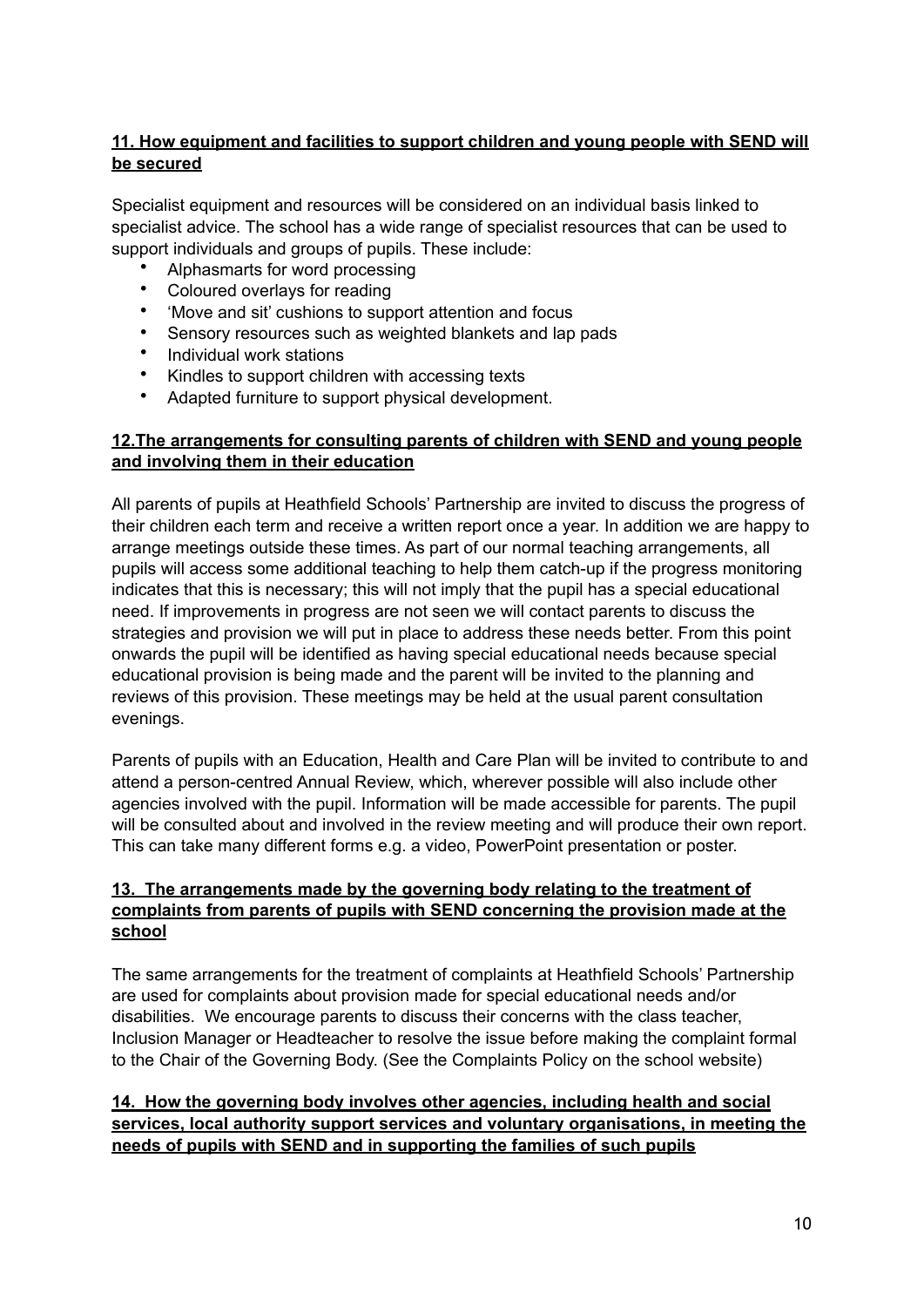The governing body have engaged with the following:-

- A Service Level Agreement with Educational Psychology service with additional days bought in by the school to increase the number of children able to be seen by the EP
- Premium level membership to SPARK (the School Performance Alliance Richmond and Kingston)
- A Service Level Agreement with the Emotional Health Service bought in to provide additional emotional health support for pupils and their families e.g. parent workshops on Zones of Regulation and anxiety
- Access to local authority SLAs for Speech and Language Therapy Services / Occupational Therapy Services / Physiotherapy Services for pupils with a need for direct therapy or advice
- Requests for additional support from the Education Inclusion Support Service
- Membership of professional networks for the Inclusion Managers e.g. NASEN, SENCO forum
- School Nurse
- Educational Service for Sensory Impairment
- Play Therapy Service and Art Therapy Service

#### **15. The contact details of support services for the parents of pupils with SEND, including those for arrangements made in accordance with clause 32 (Parent Partnership Services)**

The Richmond-Kingston SEND Information, Advice and Support Service, managed by the national charity Kids, provides free, impartial, confidential advice and support on SEN-related issues to parents/carers and young people from the age of 16 -25. They can be contacted on 020 8831 6179; email [Richmondkingston@kids.org.uk;](mailto:Richmondkingston@kids.org.uk) website [https://](https://www.kids.org.uk/richmond-and-kingston-sendiass) [www.kids.org.uk/richmond-and-kingston-sendiass](https://www.kids.org.uk/richmond-and-kingston-sendiass)

#### **Hounslow SENDIASS Team can be contacted on:**

020 8583 2607 or email - [SENDIASS@hounslow.gov.uk](mailto:SENDIASS@hounslow.gov.uk)

### **16. The school's arrangements for supporting pupils with SEND in transferring between phases of education or in preparing for adulthood and independent living**

At Heathfield Schools' Partnership we work closely with the educational settings used by the pupils before they transfer to us in order to seek the information that will make the transfer as seamless as possible. We also liaise with the Heathfield Children's Centre and professionals such as Health Visitors for children that have not attended an educational setting prior to starting in our Nursery or Reception. This may include visits to other educational settings, home visits and attendance at local authority and Children's Centre meetings.

We also contribute information to a pupils' onward destination by providing information to the next setting. There are clear transition arrangements for pupils that transfer from Heathfield Nursery and Infant school to Heathfield Junior School, and for children who transfer from Heathfield Junior School to any local secondary school and this can be adapted for pupils with SEND. This may include:

• Attendance at Annual Review meetings